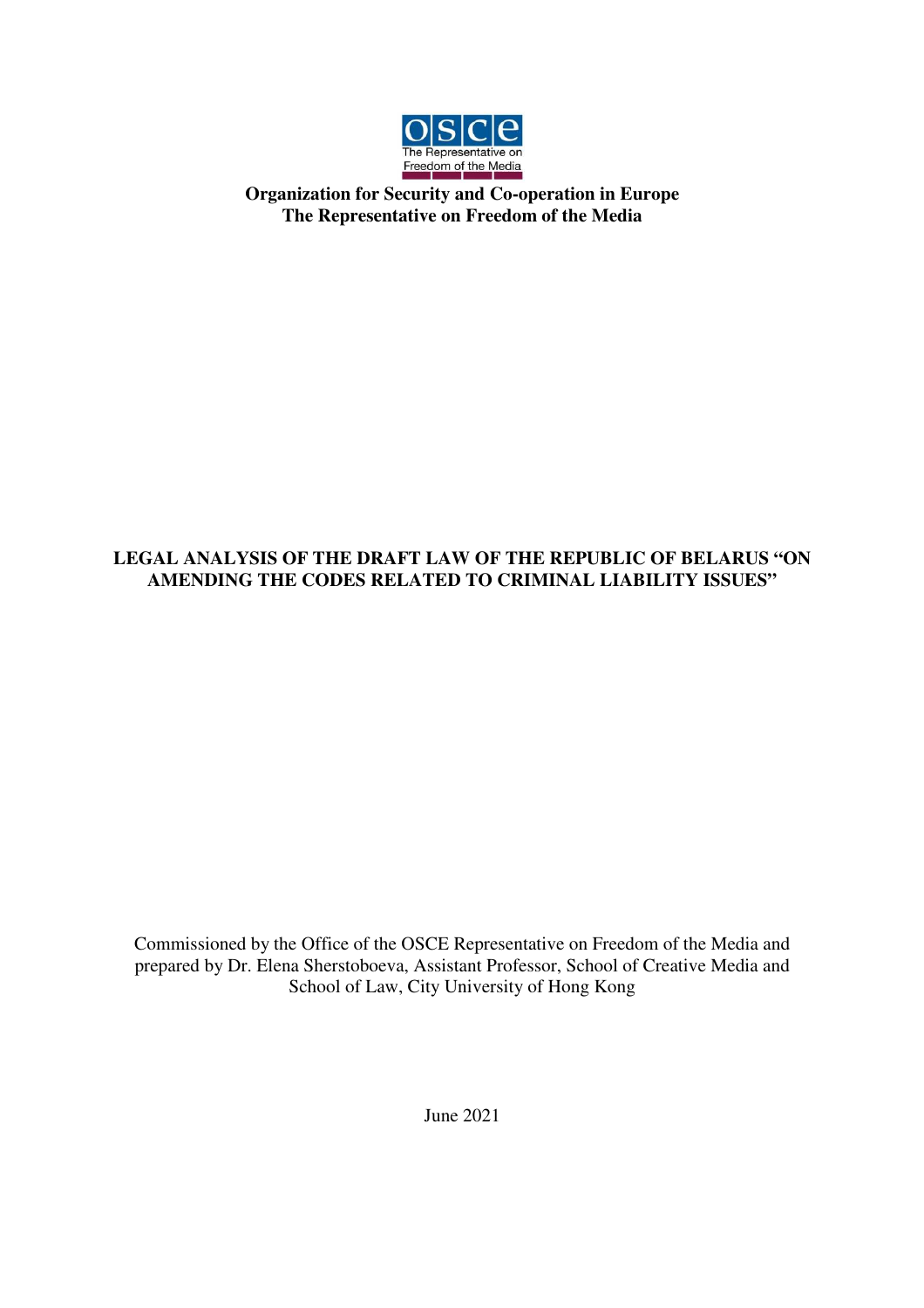### **EXECUTIVE SUMMARY AND RECOMMENDATIONS**

This analysis has examined the Draft Law of the Republic of Belarus "On Amending the Codes Related to Criminal Liability Issues" (hereinafter – "the Draft") to the extent it affects the exercising of the right to freedom of expression and media freedom. All provisions selected for the study are to amend the 1999 Criminal Code of the Republic of Belarus (hereinafter – "CCRB").

While the Draft was under review, it was adopted by the House of Representatives and approved by the Council of the Republic and became a Law, No. 112-3, on 26 May 2021.

The proposed amendments are substantial. They concern a broad range of existing and new crimes, including so-called "extremism," defamation, and dissemination of "fake news." The amendments also address issues concerning protection of public order, personal data, privacy, official secrets, and cybersecurity.

Due to the concerns expressed in June 2021 by the OSCE Representative on Freedom of the Media, Teresa Ribeiro, about numerous abuses by criminal legislation against journalists and media workers in Belarus<sup>1</sup>, the intent to considerably reform Belarussian criminal law should have been welcomed.

However, the analysis has shown that the Draft **poses serious new challenges to exercising media freedom and freedom of expression in Belarus.** It also **contradicts international human rights standards on freedom of expression and media freedom considerably, including the OSCE commitments undertaken by Belarus authorities**.

The main reasons are summarised as follows:

### • **General comments**

- o The Draft substantially increases criminal penalties for existing crimes, although the current sanctions for these crimes are largely disproportionately severe as they are. It also provides excessively harsh punishment for the new offenses. Practically all of the amendments allow sentencing to imprisonment, mostly disregarding the seriousness of the crimes and whether they involve incitement to violence.
- o Instead of making the current provisions clearer and more precise, as legally required, the Draft generally intensifies existing ambiguities of national law, which may complicate its enforcement. The Draft proposes several new bans that overlap with the current prohibitions, posing the risk of arbitrary application at the discretion of law enforcers. Furthermore, the new definition of "cumulative charges" (Amendments to CCRB's Article 42 Part 1) seems to allow double punishment for a single offense, violating the fundamental international and constitutional legal principles outlawing this practice.

 $\overline{a}$ <sup>1</sup> OSCE Representative on Freedom of the Media urges immediate and unconditional release of all detained journalists in Belarus. 2 June 2021. https://www.osce.org/representative-on-freedom-of-media/488371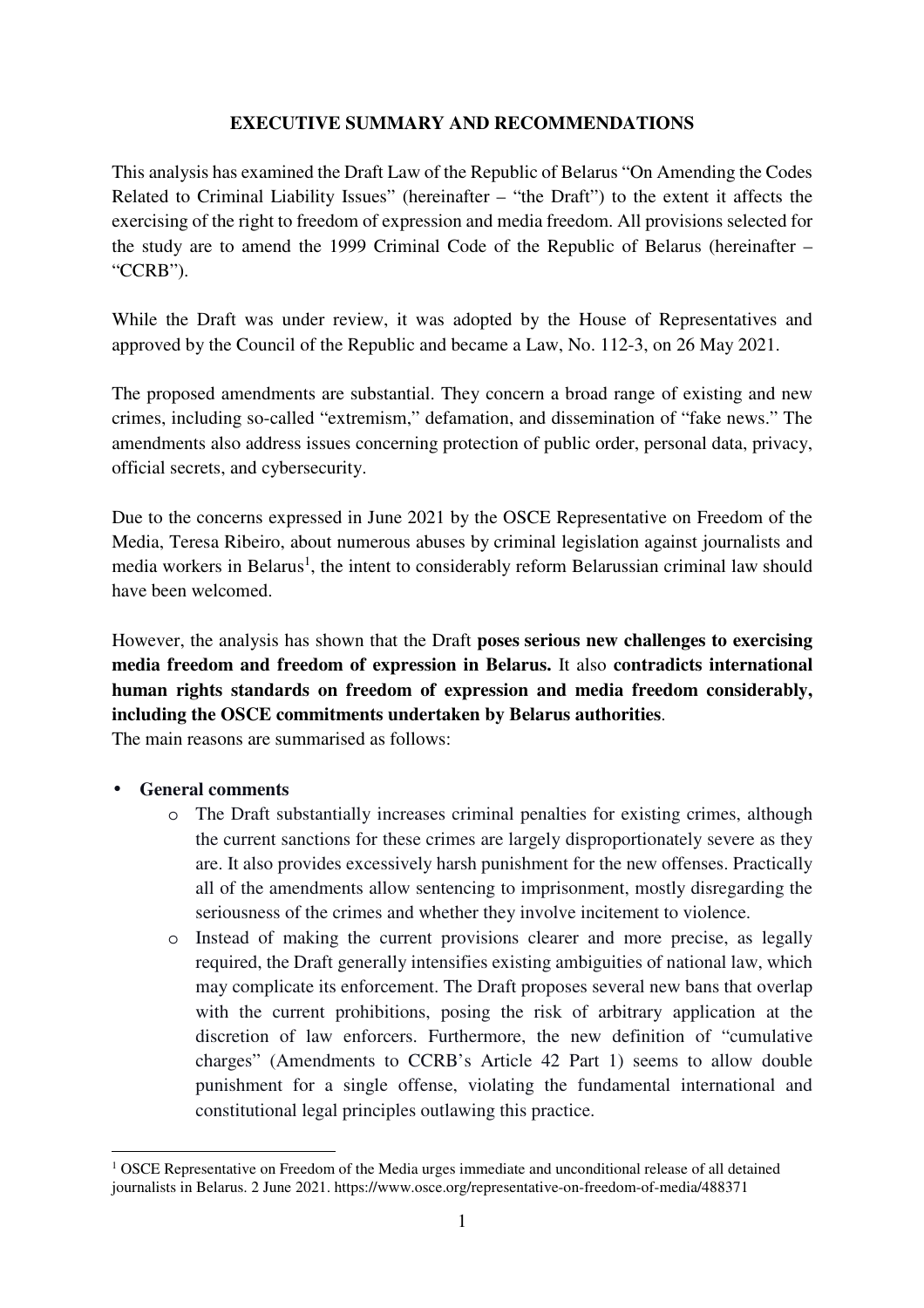#### • **Specific comments**

- o The Draft establishes several new "counter-extremist" crimes, thus expanding the overly broad ban on "extremism" and making this notion more indefinite and less connected to violent acts.
- o Specifically, the Draft introduces vague notions of "social affiliation (or group)" and "political or ideological fight" to prohibit social, political, or ideological hatred. These bans are inadmissible from the international legal perspective and may be used to silence criticism towards any group of individuals, including public officials, in addition to political views or ideologies.
- o The Draft also increases the exessive maximum sentence for the "public calls to actions intended to cause harm to national interests" (Article 361 of the CCRB's), even though this ambiguous offense involves no incitement to violence. Therefore, this amendment significantly threatens Internet freedom and media freedom. What's more, this Article partly overlaps with several other counter-extremist provisions, including the new Article 369-3 criminalizing calls for illegal associations or meetings.
- o In contradiction to the requirements of proportionality, legality, and necessity, the Draft considerably increases maximum penalties for the "creation or management" and "funding" of "extremist" organisation, although the legal vision of "extremism" do not imply its connection to violence. In addition, it excessively and ambiguously criminalises participation in an "extremist organization," "assisting" it, alongside the "failure to execute a decision to recognize an organisation as extremist." That is to say, the amended Articles 361-1, 361-2, 361-4, 361-5, 423-1 of the CCRB are profuse and promote confusion. Several amendments may be interpreted to excessively punish the funding of media organisations.
- o The amended CCRB's Articles 364, 366 fail to differentiate sanctions for violence against police officers and public officials from those for a threat to cause violence to them or their "nearest," which is a vague notion. The Draft allows disproportionate sentencing for such threats that may not necessarily be real.
- o In addition, the Draft poses new challenges to the exercise of artistic freedom, which is also a part of freedom of expression. Apart from criminalizing several offenses that could be subject to administrative penalties as acts of hooliganism, the Draft imposes excessive limitations on group art performances and street art, especially graffiti (amendments to article 341). The Draft maintains vague bans on the "desecration" of national symbols, such as the flag and anthem, and increases disproportionate penalties for committing this offense (amendments to Article 370).
- o The Draft also considerably expands the prohibition of the "discreditation of the Republic of Belarus," contradicting the requirements of legality, legitimacy, proportionality, and necessity in a democratic society. In general, amended CCRB's Article 369-1 seems to introduce a vague new ban on the so-called "fake news" if it is deemed "harmful" to "public or state interests" of Belarus, irrespective of whether such fake news has been disseminated publicly, via mass media, or on the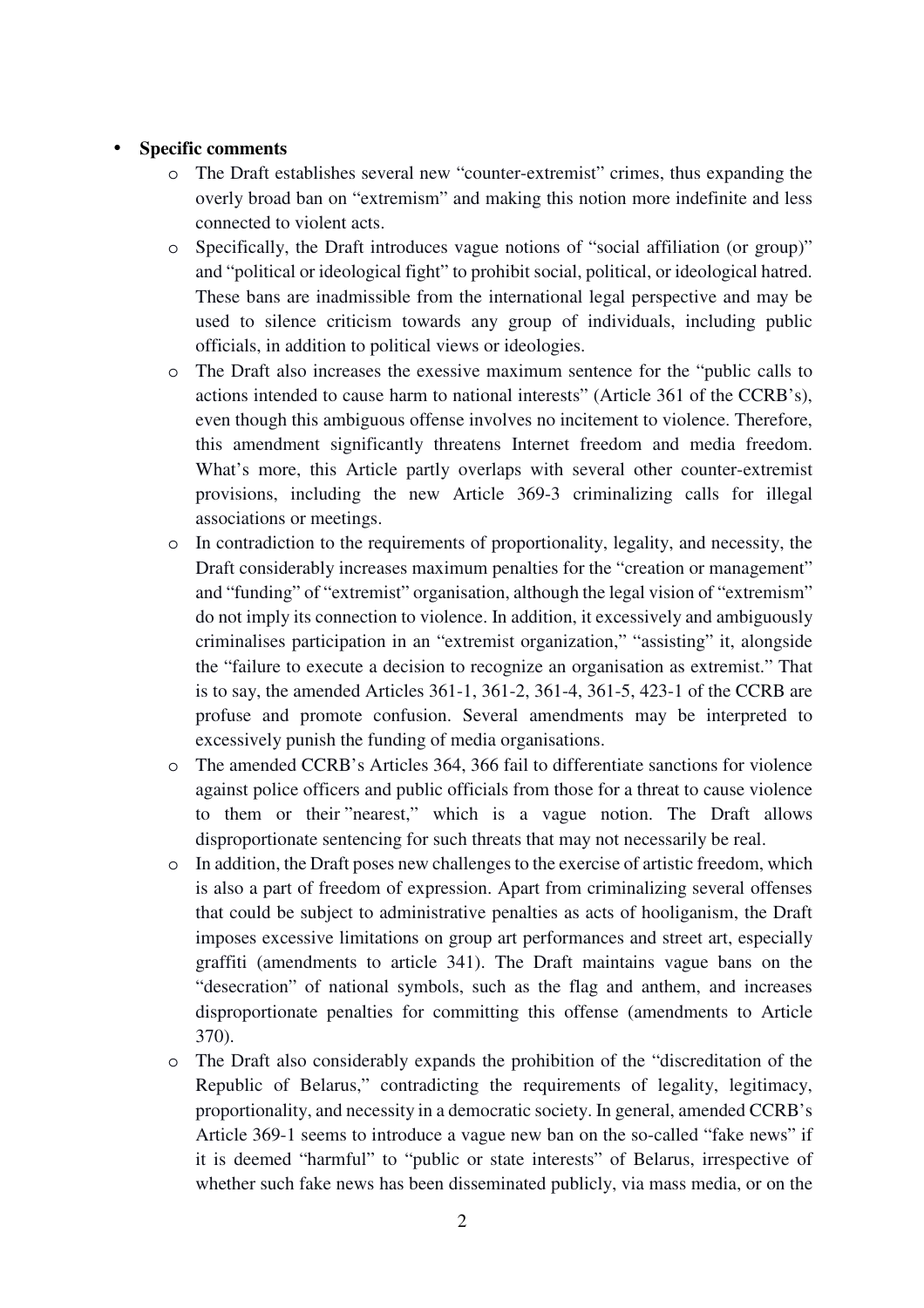Internet, or even in private email correspondence. Furthermore, it is worrisome that this Article criminalizes expressions that challenge official information or statements of Belarussian authorities on the issues of public interest, including on Belarus' "political, economic, social, military or international" or human rights state.

- o Several amendments significantly tighten criminal liability for defamation of public authorities and officials, including the president (Amendments to Articles 367-369), although international law condemns the criminalization of defamation, especially if it is to protect the reputation of public bodies or officials. The Draft additionally criminalizes such defamation in private correspondence online along with any insult of a public officials' "nearest." As with the amendment on "discreditation of the Republic of Belarus," the Draft's amendments on defamation overlook the notion of public interest.
- o The Draft also increases disproportionately high maximum penalties for all crimes representing defamation (amendments to Articles 188, Articles 367-369). The maximum sentence for the libel and insult of the president of the Republic of Belarus is five and four years of imprisonment, respectively.
- o In contradiction to the requirements of clarity, proportionality, and necessity, new Article 198-1 criminalises repeated dissemination of banned information on websites by their owners if they have been imposed administrative penalties for a similar act less than a year ago. The article negates the notion of public interest and establishes an excessive maximum sentence of two years of imprisonment. It may produce a considerable chilling effect on freedom of expression online and increase Internet self-censorship.
- o Draft attempts to strengthen the protection of privacy and personal data, which may be in line with new online threats posed by the technological advances, would have been welcomed. However, the new CCRB's Articles 203-1 and 203-2 provide disproportionately high penalties allowing imprisonment for administrative offenses, such as the use of personal data or private information of individuals without their consent. Some of the crimes also overlap and allow charging interchangeably or cumulatively.
- o Furthermore, new Article 203-1 in Part 3 directly threatens investigative journalists, bloggers, and "whistle-blowers," although international legal standards suggest providing them additional legal protection. The new provision negates the notion of public interest. It permits sentencing to up to five years of imprisonment for "intentional" collecting, providing, or disclosing private information or personal data of public officials and their "nearest" if these acts are committed "in relation to public officials' performance of their official duties." This vague and excessive provision may create new obstacles for public (and journalistic) scrutiny of how public officials perform their official duties, including public disclosure and debate of the facts of the violations by public officials.
- o Additional threats to "whistle-blowers," investigative journalists, and bloggers are posed by several articles seeking to consolidate cybersecurity protection. Although such protection may represent a legitimate aim and may be necessary amidst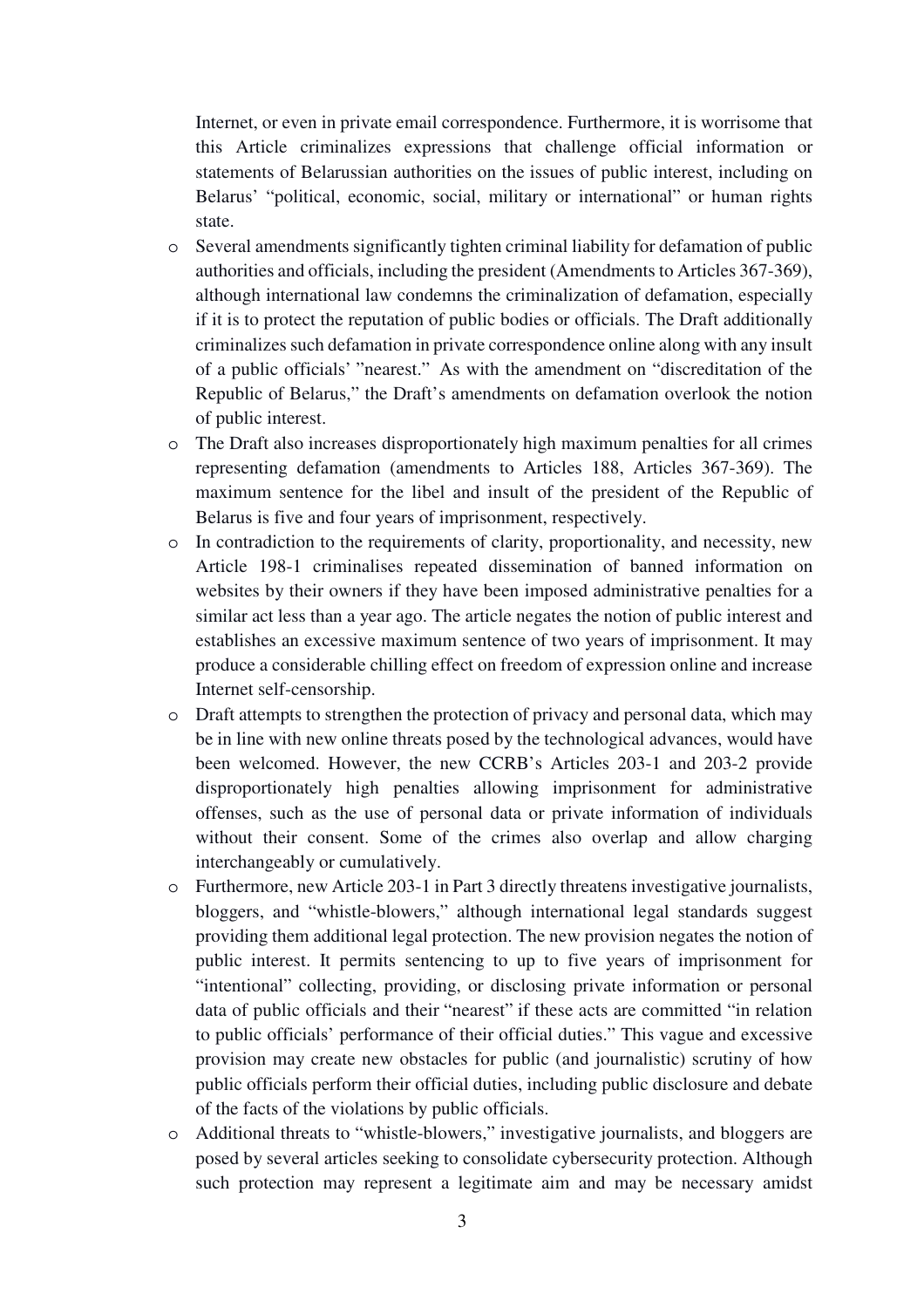technological advances, the Draft insufficiently balances it with the protection of freedom of expression and media freedom. The Draft overlooks the notion of public interest. Therefore, the amendments may be interpreted too broadly and used to punish the use or development of computer programmes necessary to seek or access information of public interest, for instance, after it has been removed from the Internet in violation of international law. It is extremely worrisome that the proposed Article 354 fails to differentiate criminal sanctions for developers and users of "harmful" programmes, negating the requirements of proportionality. Amended Articles 349, 350, 352-355 are mostly disproportionate and vague. They may also be misused interchangeably or cumulatively.

 $\circ$  Although the amendments to articles 375-375<sup>1</sup> protecting state and official secrets aim to protect a legitimate aim, they are greatly imbalanced against the protection of freedom of expression, particularly the right to access information. They also overlook the importance of access to information of public interest. They may apply, with excessive punishment, to an indefinite number of individuals whose duties do not involve the commitment to keep such information confidential, including journalists.

#### **Summary of main recommendations**

- It is recommended to abstain from adopting the Draft and undertake a large-scale reform of existing laws in Belarus to bring national criminal law in full compliance with international human rights standards, including the OSCE commitments on freedom of expression and media freedom.
- It is strongly suggested to clarify vague notions and concepts in national law. Sanctions for any crimes should be proportionate to harm and the seriousness of these offences.
- It is advised to exclude overlapping provisions that may cause multiplying, arbitrary or disproportionate sanctions.
- All provisions in national law aimed at counteracting extremism should be clear and precise and limited to offenses involving violence. It is highly recommended to exclude vague bans on social, political, or ideological hatred as well as indefinite prohibitions of actions or expressions that may cause harm to "national interests." It is also suggested to provide legal mechanisms to exclude punishment for threats to cause violence if they represent a figure of speech and do not mean to cause actual violence.
- It is recommended to avoid limiting artistic freedom, especially in criminal law. Street art should be protected. Vague bans on the "desecration" of national symbols are extremely undesirable.
- Prohibitions on "fake news" or other vague concepts, such as "discrediting Belarus or its interests, should be abolished. National law should include legal mechanisms to ensure free public debate on the issues of public interest.
- Defamation should be decriminalised. It is recommended to consider applying civil law to protect the reputation of individuals from defamation. National law should guarantee that public officials are open and tolerant to criticism. Any provisions that may be interpreted